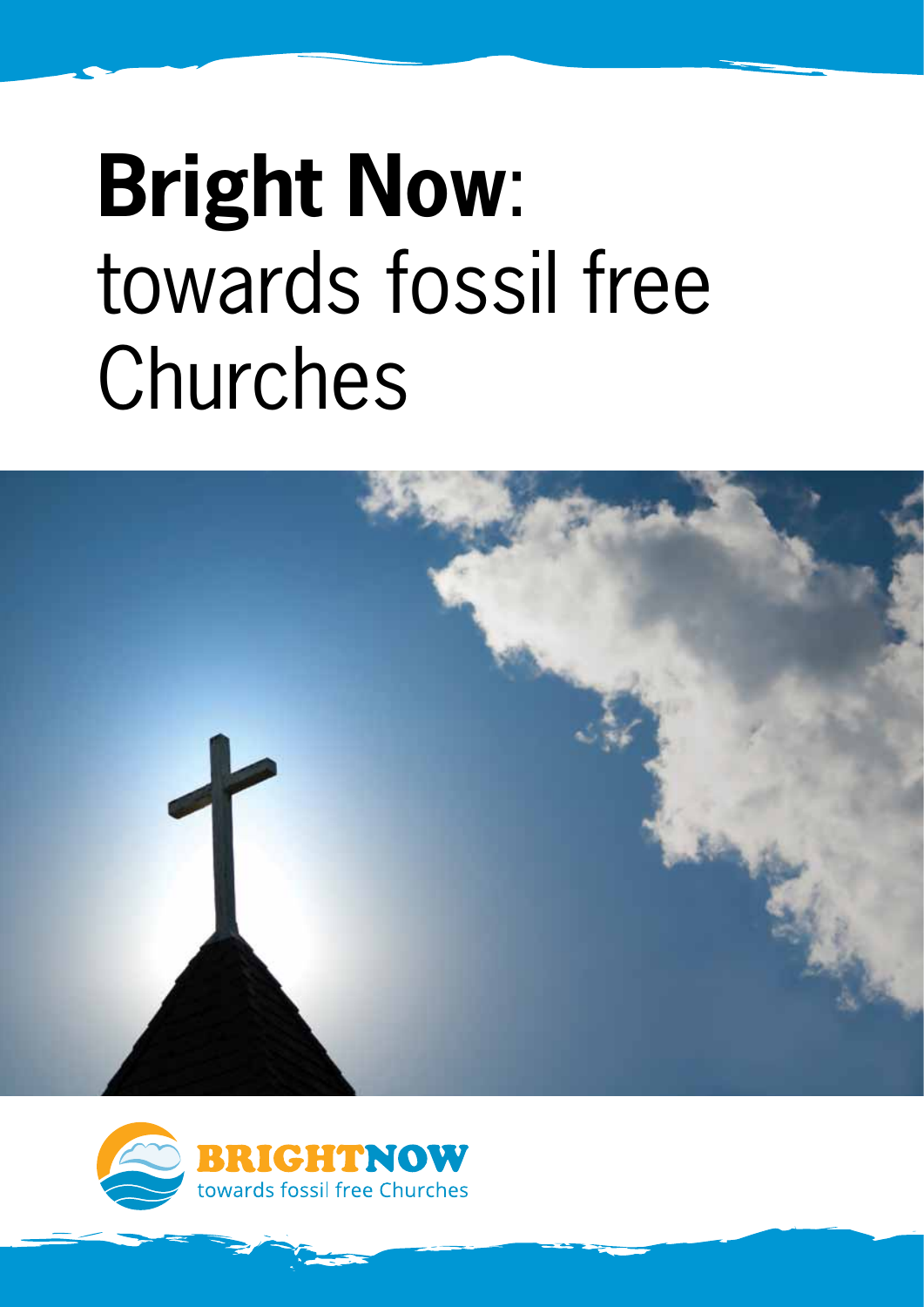### Foreword

Church investments are a sensitive area. Managed by dedicated and experienced financial advisors and church treasurers, they provide security for countless working and retired clergy and enable the infrastructure and buildings of the Church to be maintained and contribute to the mission of the church in a wide variety of ways. However, this report sets out to challenge the status quo. Current ethical guidelines for investments are simply not adequate as humanity faces the overwhelming challenge of climate change.

This report provides a clear and challenging case for the need to move church investments out of fossil fuels. In doing so the Church would show its faith in a lowcarbon future, help reframe the debate and inspire hope. Investment in renewable energy, energy conservation and sustainable infrastructure is consistent with Christian values and would provide much-needed capital and symbolic approval for these sectors. Moreover this report unpacks the growing risks around investment portfolios strongly biased in favour of fossil fuels.

In the Gospels (Mark 12: 28-31; Matthew 22:36-40 and Luke 10:25-28) Jesus gave us two commandments – to love God with all our hearts, minds, souls and strength, and to love our neighbour as ourselves. But how do we show our love for God if we stand by while his precious creation is damaged? How can we love our neighbour if we ignore the impact of climate change on poor communities?

Now is the time to act. Last year global energy-related  $CO<sub>2</sub>$  emissions reached a record high, increasing by  $1.4\%$ to reach over 30 gigatonnes. The energy sector accounts for around two-thirds of greenhouse-gas emissions, as more than 80% of global energy consumption is based on

### **Acknowledgments**

Written by Miles Litvinoff

Edited by Isabel Carter

Advisory Group: Mark Letcher, Sunniva Taylor, Siobhan Grimes, Ruth Jarman, Kate Allardyce, Penny Dakin Kiley, Reggie Norton and Nicky Bull

Design: Wingfinger Graphics

Cover photo: iStock



fossil fuels.<sup>1</sup> By showing clear moral leadership now, the Churches could influence the direction of this country, and others, towards a sustainable and just future.

Last year Operation Noah produced the Ash Wednesday Declaration<sup>2</sup> which challenges all Christians to realise that concern about climate change, and care for this fragile and beautiful creation, should be central to our faith. This issue is a key outworking of this declaration.

Operation Noah is therefore calling on the Churches and the Christian community in the UK to:

- **c** disinvest from companies involved in the extraction of fossil fuels
- **take** a leading and influential role in the national debate on the ethics of investment in fossil fuels
- **e** support the development of clean alternatives to fossil fuels through their investment policies.

Please read this report carefully. We hope it will encourage you to join our call.

Sabel Caber

*Dr Isabel Carter, Chair of Operation Noah*



1 International Energy Agency, Redrawing the energy-climate. June 2013. http://www.iea.org/publications/freepublications/publication/WEO\_RedrawingEnergyClimateMap.pdf

2 'Climate change and the purposes of God: a call to the Church', 2012, http://www.operationnoah.org/ash-wednesday-declaration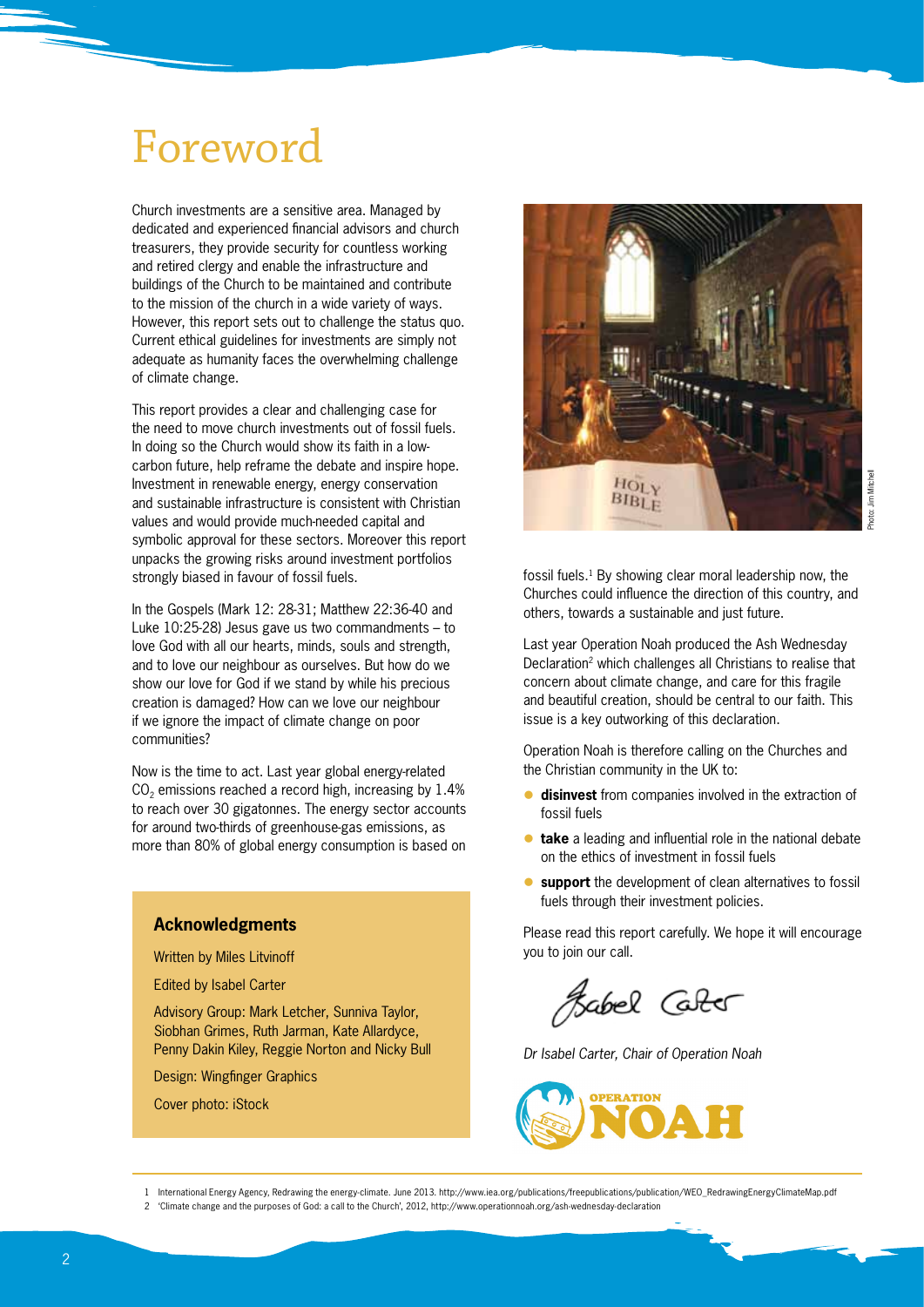# Executive summary

This report sets out the compelling theological, moral, scientific and financial reasons why Churches of all denominations should completely disinvest from publicly listed companies involved in the extraction of fossil fuels (oil, gas and coal), as soon as possible.

Climate change is already upon us and will intensify rapidly. Its worst impacts will be upon people in poor communities in geographically vulnerable regions. We need to make a decisive break with fossil fuel dependency.

Operation Noah's Ash Wednesday Declaration acknowledges that runaway global warming would be a disaster for present generations and for the earth, and would burden future generations with untold ecological debts. The Declaration recognises that, as Christians, we have a responsibility to heed the evidence and to act prophetically.

At current rates of oil, gas and coal consumption, in only a few more decades humanity will have emitted far more carbon than is compatible with a safe climate. Because proven fossil fuel reserves far exceed the

total amount of carbon we can 'safely' burn, much of the world's known oil, gas and coal must be left in the ground. Fossil fuel companies should be using their knowledge, skills, expertise and resources to develop solutions to climate change rather than actively working to accelerate the causes.

The Churches have committed to respond to climate change, and they see ethical investment as an integral part of their mission. But their current ethical investment policies and practices do not make these connections. They are not addressing the need to disinvest from fossil fuels.

There is growing recognition among investors that they need to question their reliance on fossil fuels and to consider whether to begin disinvesting from them. We call on the Churches to act decisively. Negotiations for a new international agreement (the Doha deal) to hold global warming below 2°C (with a deadline of December 2015), provide a good opportunity for church denominations, to achieve complete disinvestment from fossil fuels, and to help lead the transition to a lowcarbon sustainable economy.

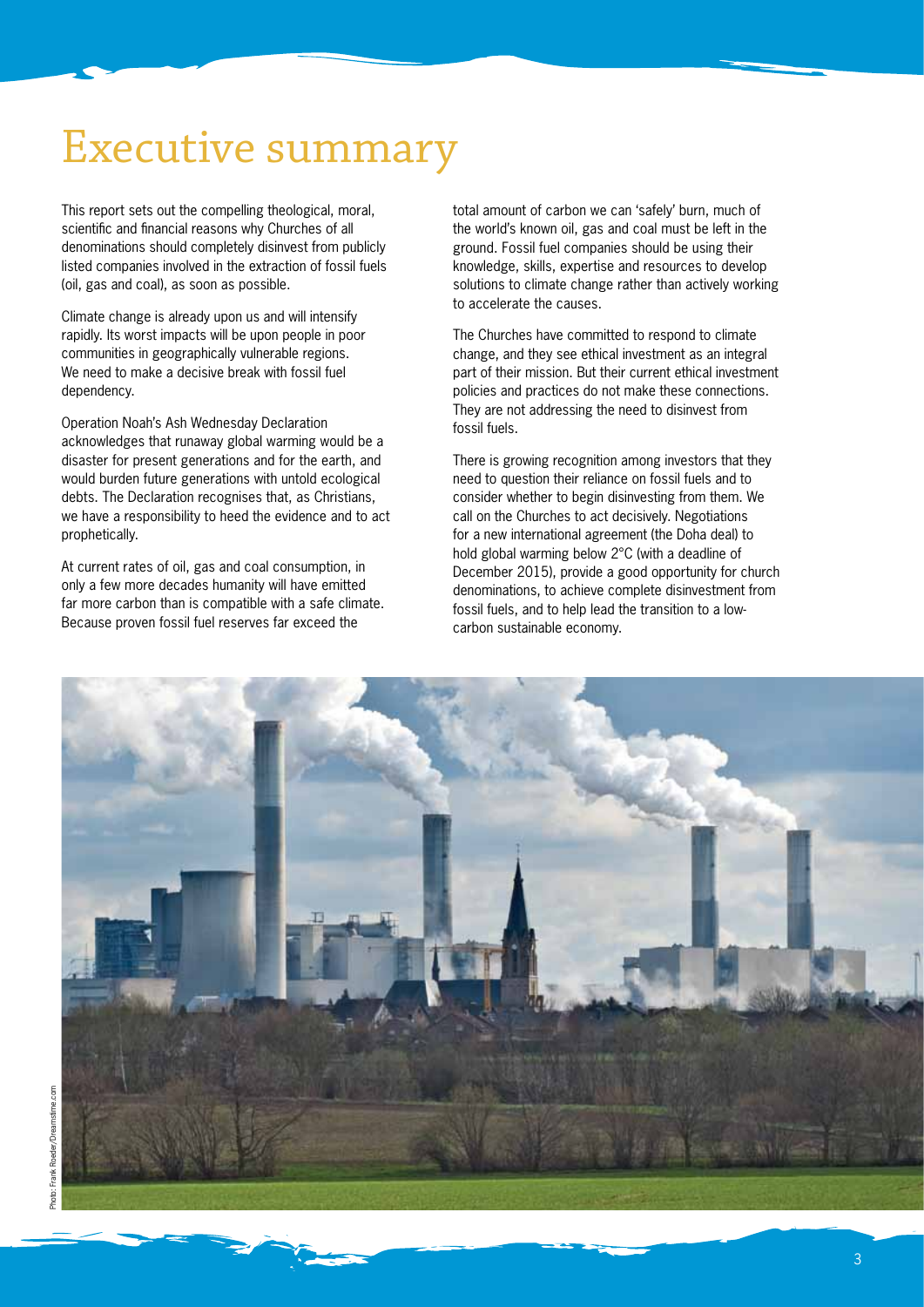# The theological and moral case for disinvestment

### **A Christian response to climate change**

Human-induced climate change, mainly a result of burning fossil fuels, is occurring fast and will confront humanity with its greatest ever challenge.3 The earth is on a pathway to global warming well beyond the 2°C internationally agreed as the maximum possible if we are to avoid cataclysmic climate change.

As Christians, how can we hear the science and its implications and not act by realigning our investment strategies with a vision for a sustainable future?

*'The earth dries up and withers, the world languishes and withers, the heavens languish with the earth. The earth is defiled by its people; they have disobeyed the laws, violated the statutes and broken the everlasting covenant.'*  **Isaiah 24:4-5**

Poor communities in vulnerable regions – people least responsible for causing climate change and least able



to adapt – will be most affected. Large-scale population displacement is highly likely, and future generations will suffer cumulative effects.

*'It would be a serious catastrophe for my country if much of the land in Bangladesh disappears under the sea. I become frightened to think that my grandchildren will have no place to live on this planet earth.'*

**Rt Revd Michael S Baroi, Bishop of Kushtia, Bangladesh**

Humanity has always had the capacity to damage the environment, but we now have this to an unprecedented extent. Whereas previous generations did not know the harm they were causing, today we do. Governments have not yet shown the leadership necessary to limit and reduce fossil fuel consumption and accelerate the transition to a low-carbon economy.

Christ teaches us to love all our neighbours, not just our own family and friends. This love extends to grandchildren and future generations. Humans, made in God's image, have responsibility for the care of creation. If we do not act now, we are, in effect, asking future generations to sacrifice their well-being so that we can continue to live carbon-dependent lives.

The Ash Wednesday Declaration on 'Climate change and the purposes of God', signed by senior church leaders, acknowledges that runaway global warming would undermine food security, accelerate species extinctions, make human life impossible in many parts of the world, and burden future generations with severe and unjust ecological debts.4 The Declaration highlights how continuing to pollute the atmosphere, when we know the dangers, goes against God's will; that God grieves over the destruction of creation; and that repentance means finding immediate ways to address the danger.

For our generation, reducing fossil fuel dependence has become essential to Christian discipleship.

The Church of England has adopted a carbon reduction target of 80% by 2050 (in keeping with the UK Government's emissions reduction objective) and an interim target of 42% by 2020.<sup>5</sup> The Baptist Union.

3 United Nations Radio, 'Climate change is a "clear and present danger" to humankind says UN chief' (UN Secretary-General Ban Ki-moon), 2013, http://www.unmultimedia.org/radio/ english/2013/04/climate-change-is-a-clear-and-present-danger-to-humankind-says-un-chief [all websites accessed August 2013].

- 4 The Ash Wednesday Declaration, 'Climate change and the purposes of God: a call to the Church', 2012, http://www.operationnoah.org/ash-wednesday-declaration
	-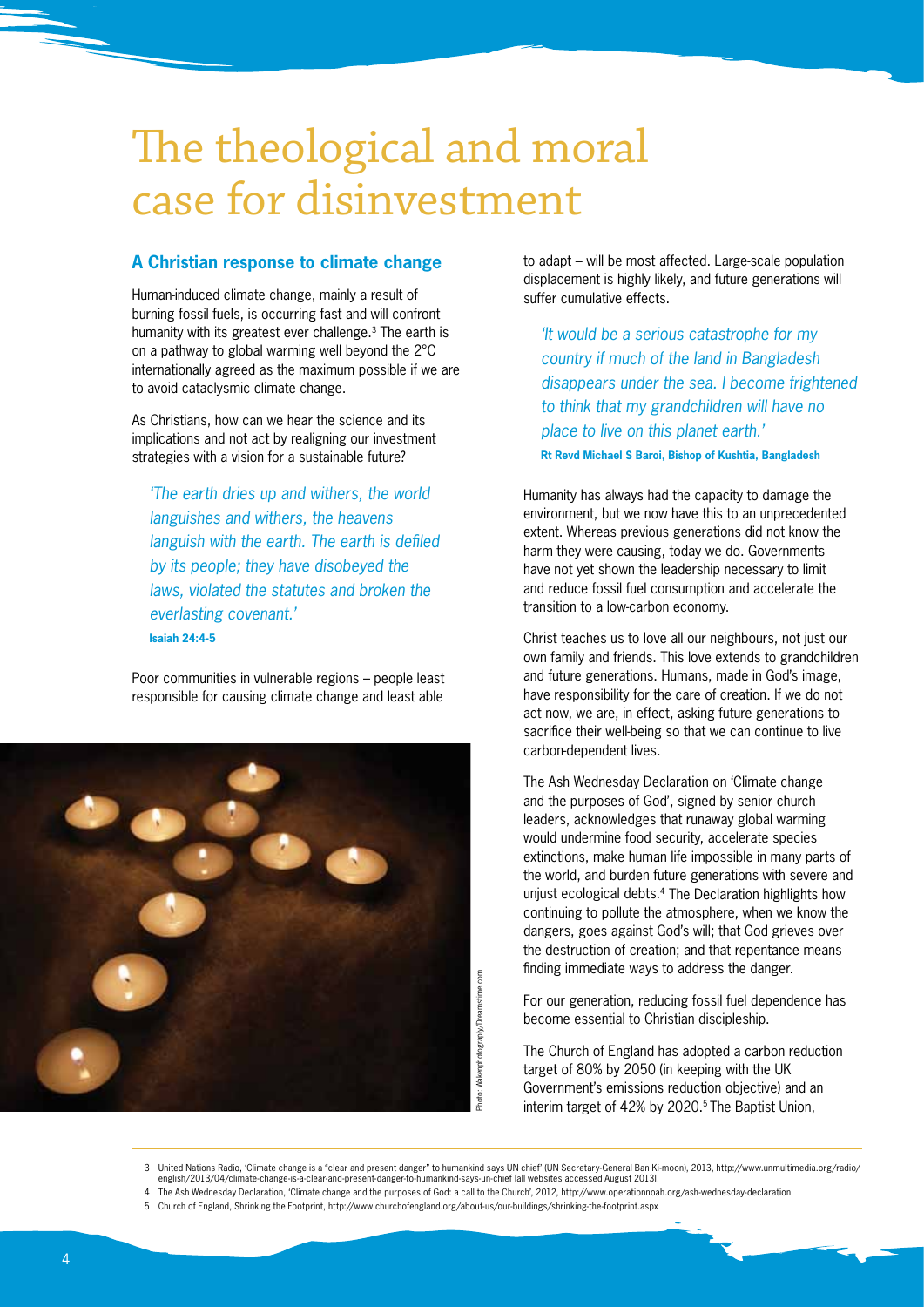Methodist Church and United Reformed Church have committed to reduce carbon emissions 'proportionate to the overall reductions necessary by 2050 of at least 80%' with 'urgent and immediate interim steps'.<sup>6</sup> Quakers in Britain have committed to become a 'low-carbon, sustainable community'.<sup>7</sup>

### **Church investing and the low-carbon economy**

The urgent transition to a low-carbon economy will come about only if people and institutions are prepared to change. The Churches, which recognise ethical investment as an integral part of their mission and witness, can lead the way with their financial stewardship. For example, the Church of England accepts a duty to avoid 'profiting from, or providing capital to, activities that are materially inconsistent with Christian values',<sup>8</sup> and that they should be 'a Christian witness in the investment community'.9 While avoiding investments in alcohol, defence and gambling, however, most denominations still have substantial holdings in fossil fuels, with no clear commitment to change this in the near future.

Worsening climate change and continuing reliance on fossil fuels will increase fuel poverty and exacerbate poverty worldwide. By contrast, a low-carbon sustainable economy would prioritise well-being, decrease fuel poverty in the longer term and generate jobs. The 2013 report Zero Carbon Britain describes in detail how the UK could achieve this.10 A UK energy efficiency programme, especially one linked to a Green New Deal, would help

### **Church investments in fossil fuel companies**

To give an idea of the amounts of Church investment involved, for example in 2012 the Church of England's UK Equity Fund, Global Equity Fund and Investment fund had over £60 million invested in major fossil fuel companies, while the Methodist Church's UK Equity Fund had £58 million invested.<sup>11</sup>

### **Could fossil fuel companies ever be considered ethical?**

For a fossil fuel company to be considered ethical, it would need to:

- $\bullet$  have diversification strategies in place away from fossil fuels
- $\bullet$  have strategies in place to avoid exploiting the full potential of its existing fossil fuel reserves
- $\bullet$  not exploit new fossil fuel reserves, especially in ecologically sensitive areas
- $\bullet$  invest in carbon capture and storage
- $\bullet$  work within safe targets for carbon emissions and urge governments to adopt and implement such targets.

Unfortunately, fossil fuel companies currently show no evidence of their responsibilities regarding fossil fuel pollution. They continue to seek to maximize the return on their investments from exploiting existing reserves and seeking new sources of oil, gas and coal.

transform the economy.12 Renewable energy already supports 110,000 UK jobs and could support 400,000 by 2020.13

Worldwide, known fossil fuel reserves now far exceed the total amount of carbon that could be burned without triggering climate catastrophe. Operation Noah believes therefore that it is immoral to develop new reserves. Yet oil, gas and coal companies continue to search for and develop more. An ethical approach by fossil fuel companies, which would merit church encouragement, would see them progressively diversifying into renewable technologies at a pace consistent with the mounting crisis, and ceasing to lobby on behalf of fossil fuel expansion. Currently none are seriously attempting this. Investor dialogue, while often worth pursuing in other contexts, cannot hope to turn around these companies' core business strategies in time.

13 BBC News, 'Renewables "help jobs and growth"', 2012, http://www.bbc.co.uk/news/science-environment-17812299

<sup>6</sup> Baptist Union, Methodist Church and United Reformed Church, Hope in God's Future, 2009, http://www.jointpublicissues.org.uk/wp-content/uploads/2013/01/higfstudyguide-100909.pdf, p.30.

<sup>7</sup> Quakers in Britain, 'Minute 36: our Canterbury commitment', 2011, http://www.quaker.org.uk/minute-36

<sup>8</sup> Church of England, 'Ethical investment policy of the national church institutions', http://www.churchofengland.org/media/55096/Ethical%20Investment%20Policy%20of%20the%20 National%20Church%20Institutions.pdf

<sup>9</sup> Epworth Investment Management, , 'Mission', http://www.epworthinvestment.co.uk/about/index.php

<sup>10</sup> Centre for Alternative Technology, *Zero Carbon Britain*, 2013, http://zerocarbonbritain.org/

<sup>11</sup> Information from *Church Commissioners Annual Report 2012* and *CFB Funds Performance Report 2012*

<sup>12</sup> Consumer Focus, ['Energy efficiency investment is one of best ways to boost the economy – new research reveals'](http://www.consumerfocus.org.uk/news/energy-efficiency-investment-is-one-of-best-ways-to-boost-the-economy-new-research-reveals), 2012; *Independent*, ['A "Green New Deal" can save the world's](http://www.independent.co.uk/environment/green-living/a-green-new-deal-can-save-the-worlds-economy-says-un-958696.html)  [economy, says UN'](http://www.independent.co.uk/environment/green-living/a-green-new-deal-can-save-the-worlds-economy-says-un-958696.html), 2008; Green New Deal Group, ['Cuts won't work, but green spending will reduce public debt, create jobs, cut carbon'](http://www.greennewdealgroup.org/?p=161), 2009,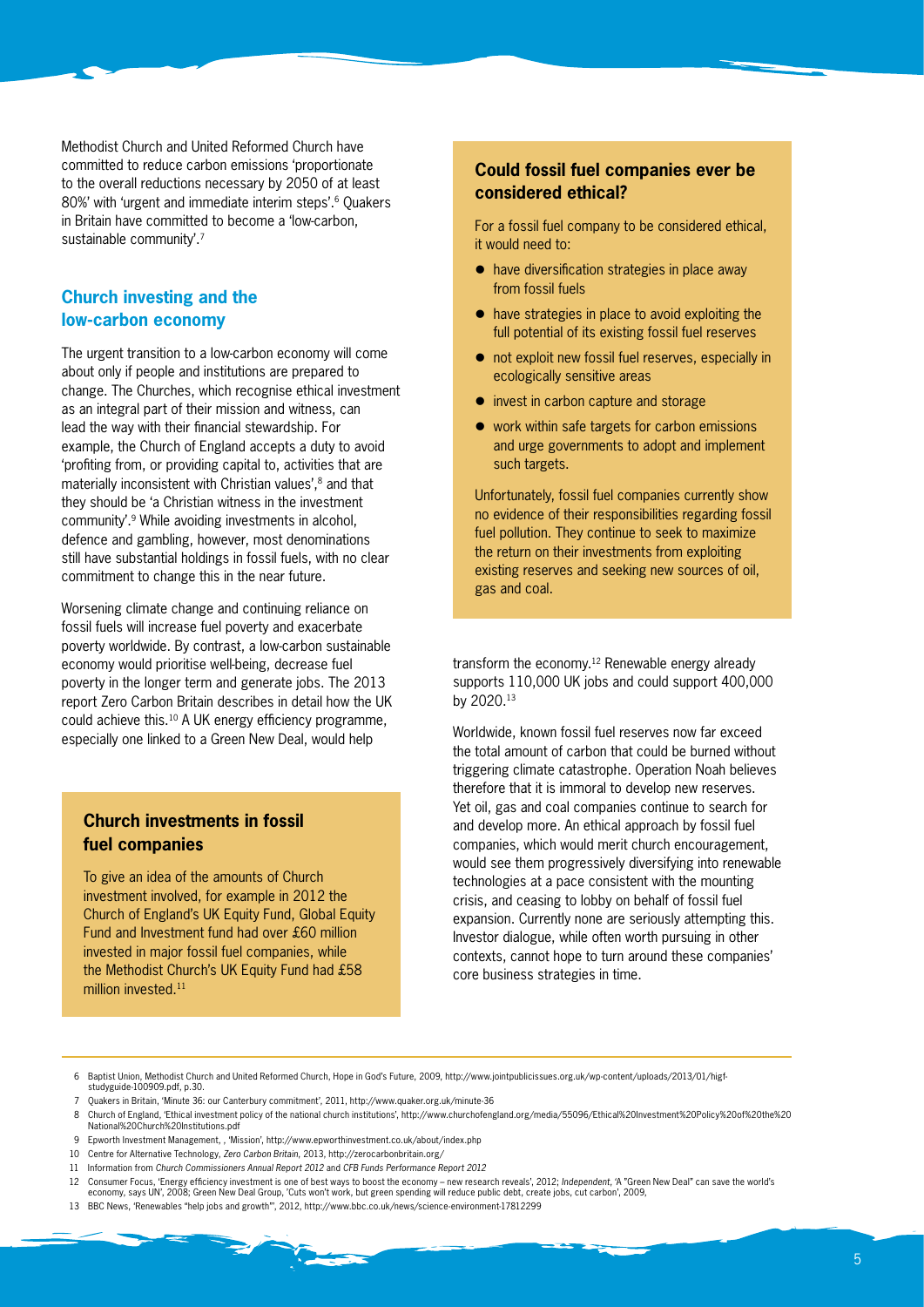### **Southwark Diocese motion on disinvestment from fossil fuels14**

The Church of England's Southwark Diocesan Synod passed the following motion at its July 2013 meeting:

#### **This synod**,

- $\bullet$  recognising the damage being done to the planet through the burning of fossil fuels;
- $\bullet$  aware of the huge reserves held by gas, oil and coal extraction industries;
- $\bullet$  committed to taking seriously our Christian responsibility to care for the planet ('The earth is the Lord's');
- $\bullet$  acknowledging the financial responsibilities of the Church National Investment bodies; and
- $\bullet$  noting that a review of recommended ethical investment policy with regard to climate change has commenced at the Church of England Ethical Investment Advisory Group;

calls upon the General Synod of the Church of England to:

- request the National Investment Bodies to ensure that their new investment policy (including the option of disinvestment) is aligned with the theological, moral and social priorities of the Church, which find expression in the report Sharing God's Planet, the Shrinking the Footprint Campaign and the report Church and Earth
- $\bullet$  request the EIAG to publish their review by the end of 2014
- **•** establish a General Synod Working Group on the Environment, to monitor this and other environmental issues.

The passing of this motion means that the General Synod (the highest decision-making body of the Church of England) now has to discuss this motion.

Recognition of the need to disinvest from fossil fuels is growing. The Church of England's report *Church and Earth 2009–2016*, written to support its Shrinking the Footprint campaign, suggested that the Church should by 2020 work towards disinvestment from fossil fuel and extraction companies and towards a carbon neutral portfolio.15 The Baptists, Methodists and United Reformed Church accept that 'Church policy in many areas, including the investment of church funds, will need to be reviewed.'16 The Methodists have committed to 'achieve a low and declining carbon footprint of CFB [Central Finance Board] investment portfolios'.17 Quakers in Britain have said that there is a need to consider the fossil fuel investments of the Yearly Meeting in the light of their commitment to become a low-carbon sustainable community.

Christians have historically influenced ethical investment as part of their mission and witness, such as in the South African disinvestment campaign under apartheid. Today, with governments negotiating a new international agreement to hold global warming below 2°C, and with a deadline of December 2015,18 there is fresh momentum for the Churches to act decisively in keeping with Christian theology and values.

*'We are living on a planet that cannot be compartmentalised. We are one human family living together in God's world, for we not only depend on each other but also learn from each other. Thus to protect this planet from destruction, we need to take necessary and bold action together as one international family without delay!'*

**Bishop Paul S Sarker, Moderator of the Church of Bangladesh** 

Operation Noah's goal is that complete church disinvestment from fossil fuels should be achieved as soon as possible.

<sup>14</sup> Diocese of Southwark, 'Southwark Diocese calls for the Church to take the lead in caring for the planet', 2013, http://www.southwark.anglican.org/news/pr/pr.php?id=2622

<sup>15</sup> Church of England, *Church and Earth 2009–2016*, 2009, http://www.arcworld.org/downloads/christian-CofE-7YP.pdf

<sup>16</sup> Baptist Union, Methodist Church and United Reformed Church, 2009, op. cit., p.31.

<sup>17</sup> Methodist Church, *The Challenge for Ethical Investment: Ethical investment report 2010*, http://www.methodist.org.uk/downloads/pi-JACEI-report-2010-250310.pdf, p.2.

<sup>18</sup> HM Government, 'Taking international action to mitigate climate change', 2013, https://www.gov.uk/government/policies/taking-international-action-to-mitigate-climate-change/ supporting-pages/negotiating-for-a-comprehensive-global-climate-change-agreement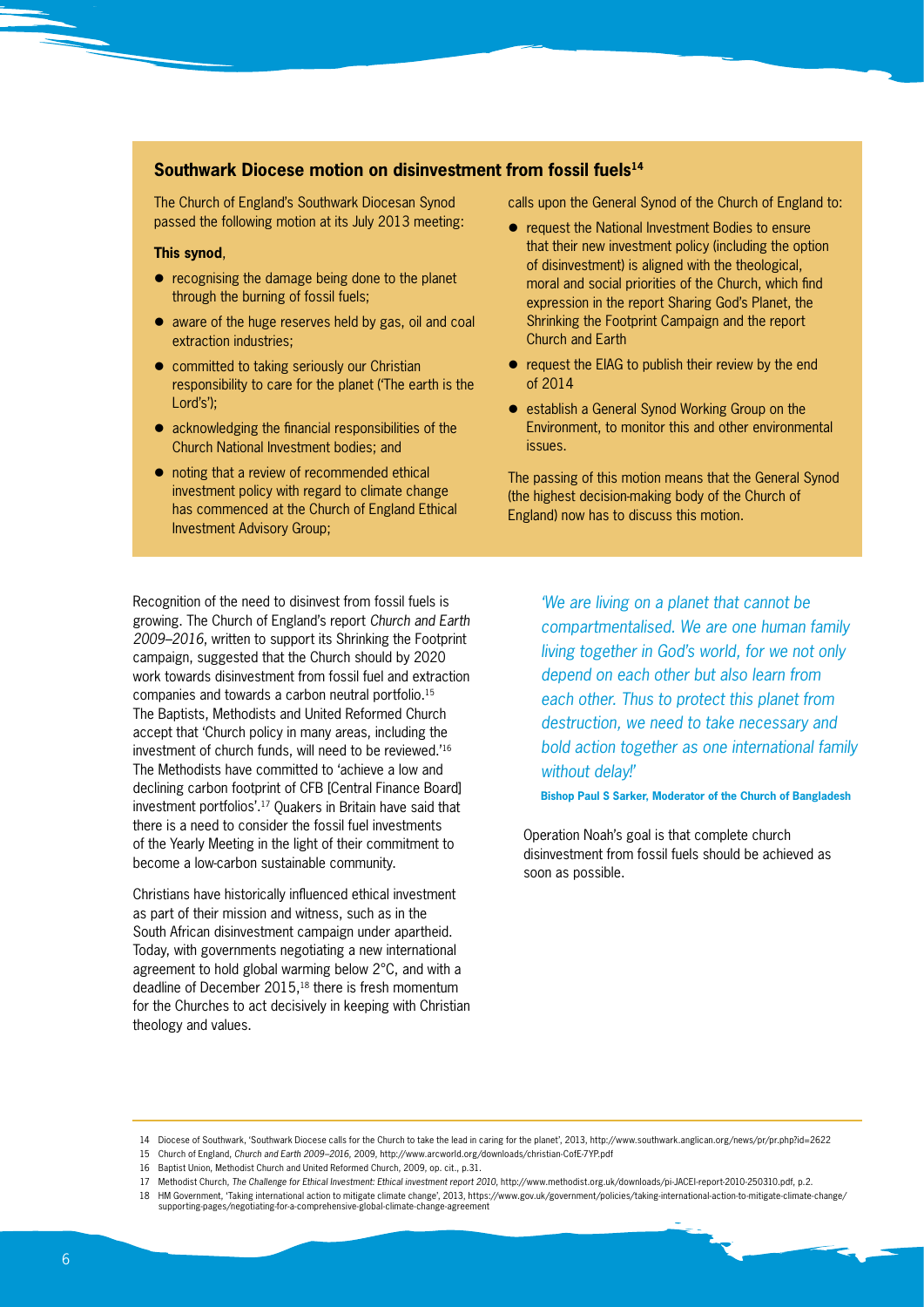### The scientific case for disinvestment

### **The current trajectory: 4°C to 6°C**

In 2013 atmospheric concentrations of carbon dioxide  $(CO<sub>2</sub>)$  reached 400 parts per million by volume, higher than at any time for 650,000 years. The Earth is now 0.8 $^{\circ}$ C warmer than in pre-industrial times.<sup>19</sup> With CO<sub>2</sub> emissions rising at more than 2% a year, our planet is heading for a 4°C to 6°C temperature rise unless humanity decisively changes course.<sup>20</sup>

A 4°C increase could come as early as the 2060s and severely worsen effects already under way, such as heating and acidifying oceans, rising sea levels, rapidly melting glaciers and polar ice, and more extreme weather events. Humanity would experience the flooding of coastal cities, freshwater shortages, food production deficits, malnutrition, epidemics, loss of biodiversity and population displacements of unparalleled severity. These impacts are likely to be 'inherently unequal and tilted against many of the world's poorest regions'.21 Such a world may be 'beyond adaptation'.22

### **Greenhouse gases and fossil fuels**

 $CO<sub>2</sub>$  from burning fossil fuels accounts for more than four-fifths of the UK's human-induced greenhouse gas emissions, with the rest (largely methane) arising from agriculture, landfill and other sources.<sup>23</sup> Deforestation causes a fifth of worldwide  $CO<sub>2</sub>$  emissions.<sup>24</sup>

Of the three major fossil fuels, coal is by far the most carbon intensive and polluting, releasing more  $CO<sub>2</sub>$  per unit of energy generated than oil or gas.25 Because of this and the vast quantities of coal burned worldwide, coal is the single largest source of climate pollution, accounting for about 43% of world fossil fuel  $CO<sub>2</sub>$  emissions.

Oil is the second most polluting fossil fuel, about a third less carbon intensive than coal, and responsible for about 36% of world fossil fuel  $CO<sub>2</sub>$  emissions. However, oil extraction from tar sands in Canada and elsewhere is particularly polluting because of the additional energy required to extract and process it. Humanity cannot



Fatih Birol, Chief Economist, International Energy Agency, Annual Meeting 2012; 'When I look at this data, the trend is perfectly in line with a temperature increase of 6 degrees Celsius which would have devastating consequences for the planet.' World Energy Outlook 2012

afford to risk dependency on tar sands oil or other unconventional or extreme extraction methods.

Natural gas (mainly methane) is the least polluting fossil fuel when extracted safely, roughly half as carbon intensive as coal, and causing about 20% of global fossil fuel  $CO<sub>2</sub>$ emissions. The UK's switch from coal to gas as its prime electricity generating fuel in the 1980s and 1990s – the 'dash for gas' – was the main reason for a significant reduction in direct carbon emissions in those years. Although cleaner than coal and oil, gas is still a major polluter and will not solve climate change. The expansion of gas infrastructure, including that for shale gas fracking, and policies to incentivise the gas industry, locks the UK economy into being dependent on gas, and it signals to renewable energy companies and investors that the Government is not committed to making the transition to much less polluting forms of energy generation or meeting UK carbon reduction targets to which it is legally bound. Shale gas 'fracking' – hydraulic fracturing to release gas from underground rock – is potentially as damaging as coal due to the additional CO<sub>2</sub> and methane emitted during

- 23 Department of Energy & Climate Change, 'Statistical release', 2013, https://www.gov.uk/government/uploads/system/uploads/attachment\_data/file/193414/280313\_ghg\_ national statistics release 2012 provisional.pdf
- 24 European Commission, 'Climate action', http://ec.europa.eu/clima/policies/forests/deforestation/index\_en.htm
- 25 Data on carbon intensity of different fuels collated from: US Department of Energy; Greenpeace International, ['The case against coal',](http://www.greenpeace.org/international/en/campaigns/climate-change/coal/The-case-against-coal) 2010; *Washington Post*, ['Just how dirty are](http://www.washingtonpost.com/blogs/wonkblog/post/just-how-dirty-are-canadas-oil-sands-anyway/2012/05/23/gJQAGdlkkU_blog.html)  [Canada's oil sands, anyway?'](http://www.washingtonpost.com/blogs/wonkblog/post/just-how-dirty-are-canadas-oil-sands-anyway/2012/05/23/gJQAGdlkkU_blog.html), 2012; BBC News, 'Shale gas ["worse than coal"](http://www.bbc.co.uk/news/science-environment-13053040) for climate', 2011; Friends of the Earth, ['Unconventional, unnecessary and unwanted: why fracking for](http://www.foe.co.uk/resource/briefings/shale_gas.pdf)  [shale gas is a gamble the UK does not need to take'](http://www.foe.co.uk/resource/briefings/shale_gas.pdf), 2013

<sup>19</sup> NASA (National Aeronautics and Space Administration), ['NASA scientists react to 400 ppm carbon milestone'](http://climate.nasa.gov/400ppmquotes/), 2013; IPCC (Intergovernmental Panel on Climate Change), *[Fourth](http://www.ipcc.ch/publications_and_data/ar4/syr/en/contents.html)  [Assessment Report: Synthesis Report, Summary for Policymakers](http://www.ipcc.ch/publications_and_data/ar4/syr/en/contents.html)*, 2007; World Bank, *[Turn Down the Heat: Why a 4 degree warmer world must be avoided](http://climatechange.worldbank.org/sites/default/files/Turn_Down_the_heat_Why_a_4_degree_centrigrade_warmer_world_must_be_avoided.pdf)*, report by the Potsdam Institute for Climate Impact Research and Climate Analytics, 2012,

<sup>20</sup> Max-Planck-Gesellschaft, 'Global carbon dioxide emissions reach new record high', 2012, http://www.mpg.de/6678112/carbon-dioxide-climate-change; K. Anderson, ['Real clothes](http://www.bristol.ac.uk/cabot/documents/anderson-transcript.pdf)  [for the emperor: facing the challenges of climate change',](http://www.bristol.ac.uk/cabot/documents/anderson-transcript.pdf) presentation at University of Bristol, 2012; World Bank, 2012, op. cit.

<sup>21</sup> World Bank, 2012, op. cit., p.xiii.

<sup>22</sup> Anderson, 2012, op. cit., p.14.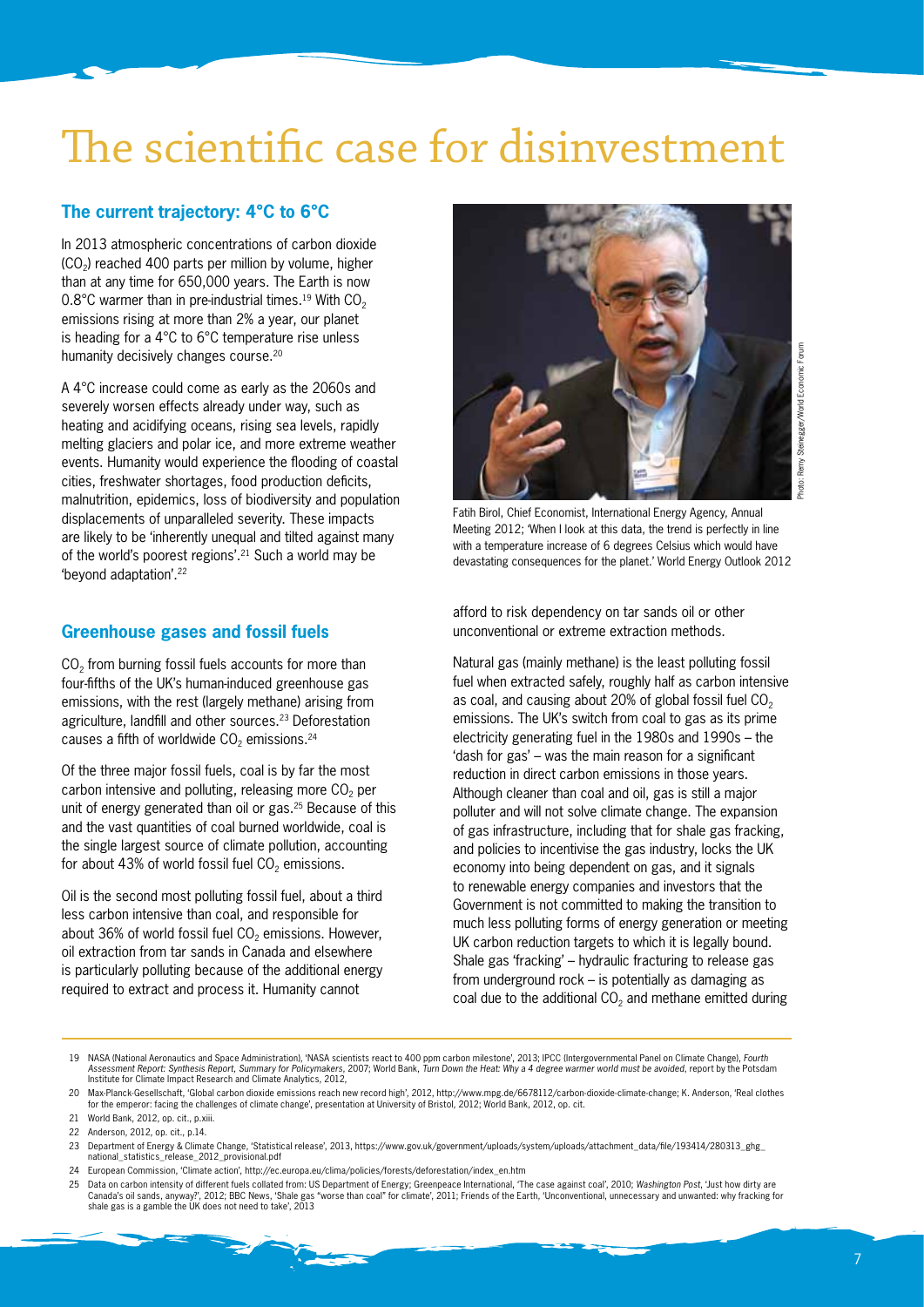extraction and to the local environmental risks from deep vertical and horizontal drilling, heavy freshwater use and the injection of large quantities of toxic chemicals.<sup>26</sup>

### **Limiting warming to 2°C**

Under the 2009 Copenhagen Accord, governments agreed to keep global warming below 2°C, and the UK has adopted a legally binding target to cut greenhouse gas emissions by at least 80% from 1990 levels by 2050.27 (The UK's falling domestic emissions are currently outweighed by rising 'embodied' emissions in imported goods).<sup>28</sup> World  $CO<sub>2</sub>$  emissions must peak by 2020 and steadily decline thereafter if we are to have a 50% chance of staying below 2°C.29 Yet some climate scientists see even 2°C as 'a recipe for global disaster'.30

Scientists have calculated how much more carbon humanity can afford to emit without overshooting the 2°C threshold. Compared with current oil, gas and coal reserves this is very little.<sup>31</sup> The world's state-owned and private-sector fossil fuel companies' confirmed underground stocks of oil, gas and coal, planned for

extraction (and excluding 'unconventional' fuels like tar sands), exceed the amount we can safely burn by up to five times. Berners-Lee and Clark conclude that even less than this – only a small fraction of fossil fuel reserves (565 gigatonnes) – can be exploited to stay within a 75% chance of avoiding 2°C warming. Currently there are 2,900 gigatonnes of  $CO<sub>2</sub>$  embedded in proven conventional fossil fuels reserves worldwide and approximately 42,000 gigatonnes embedded in 'unconventional' reserves.32

Lord (Nicholas) Stern, author of the UK Government's 2006 Review on the Economics of Climate Change, puts it starkly: 'If we burn all current reserves of fossil fuels, we will emit enough  $CO<sub>2</sub>$  to create a prehistoric climate, with earth's temperature elevated to levels not experienced for millions of years … Smart investors can already see that most fossil fuel reserves are essentially unburnable because of the need to reduce emissions … Investing in companies that rely solely or heavily on constantly replenishing reserves of fossil fuels is becoming a very risky decision.'33

For the sake of humanity's survival, we cannot afford to invest in fossil fuels any longer.

#### Australian pledge to disinvest from fossil fuels<sup>34</sup>

In April 2013, the Uniting Church of New South Wales and the ACT (Australian Capital Territory) committed to disinvest from the fossil fuel industry and direct its funds into renewable energy.

After several days of discussion involving the Church's ethical investment managers, the 400-member Synod meeting agreed the resolution by consensus. This followed a series of resolutions about the environment and climate change over two decades. 'We refuse to profit from destroying the earth' was their message.

Questions of implementation remain for the investment managers to consider, and the Church has experienced 'some backlash from coal mining companies that give grants to church-run community services'. But 'these are challenges we must all face head-on if we are to avoid catastrophic climate change.'

 The Uniting Church in NSW-ACT has had an ethical investment policy for about 30 years and does not invest in tobacco, armaments, uranium mining or gambling, or in companies with poor records on human rights and working conditions. Now fossil fuel companies have been added to its exclusion list – not because they are 'bad' companies, but because 'their once vital business has become a threat to human and ecological life'.

<sup>26</sup> Anglican Communion News Service, 'Faced with fracking? Anglican network offers advice', 2013, http://www.anglicancommunion.org/acns/news.cfm/2013/5/17/ACNS5392

<sup>27</sup> UN Framework Convention on Climate Change, Copenhagen Accord, 2009, http://unfccc.int/resource/docs/2009/cop15/eng/l07.pdf; HM Government, Climate Change Act 2008.

<sup>28</sup> BBC News, 'UK CO2 emissions rising, government advisers warn', 2013, http://www.bbc.co.uk/news/business-22267231

<sup>/</sup>European Climate Foundation, 'Leading international climate scientists call on world leaders for global emissions peak by 2020', 2009, http://www.europeanclimate.org/index.php<br>de/news/60-leading-international-climate-scie http://www.unep.org/publications/ebooks/emissionsgapreport/chapter2.asp?c=2.4

<sup>30</sup> J.E Hansen, 'Tipping points near', http://www.worldwatch.org/node/5798; Center for Environmental Journalism, 'Threshold for dangerous climate change closer than believed?', 2010, http://www.cejournal.net/?p=4054

New Scientist, 'Humanity's carbon budget set at one trillion tonnes', 2009, http://www.newscientist.com/article/dn17051-humanitys-carbon-budget-fast-running-out.html; Carbon<br>Tracker Initiative, Unburnable Carbon: Are the w Grantham Research Institute, *Unburnable Carbon 2013: Wasted capital and stranded assets*, http://www.carbontracker.org/wastedcapital; International Energy Agency (IEA), *World Energy Outlook 2012*, http://www.worldenergyoutlook.org/publications/weo-2012/

<sup>32</sup> M. Berners-Lee and D. Clark, *The Burning Question: We can't burn half the world's oil, coal and gas. So how do we quit?*, Profile Books, 2013.

<sup>33</sup> N. Stern, Foreword, Carbon Tracker Initiative, 2013, op. cit., p.7.

<sup>34</sup> 350.org, 'How divestment happens: the inside story from the Uniting Church of NSW & ACT', 2013, http://350.org/en/about/blogs/how-divestment-happens-inside-story-unitingchurch-nsw-act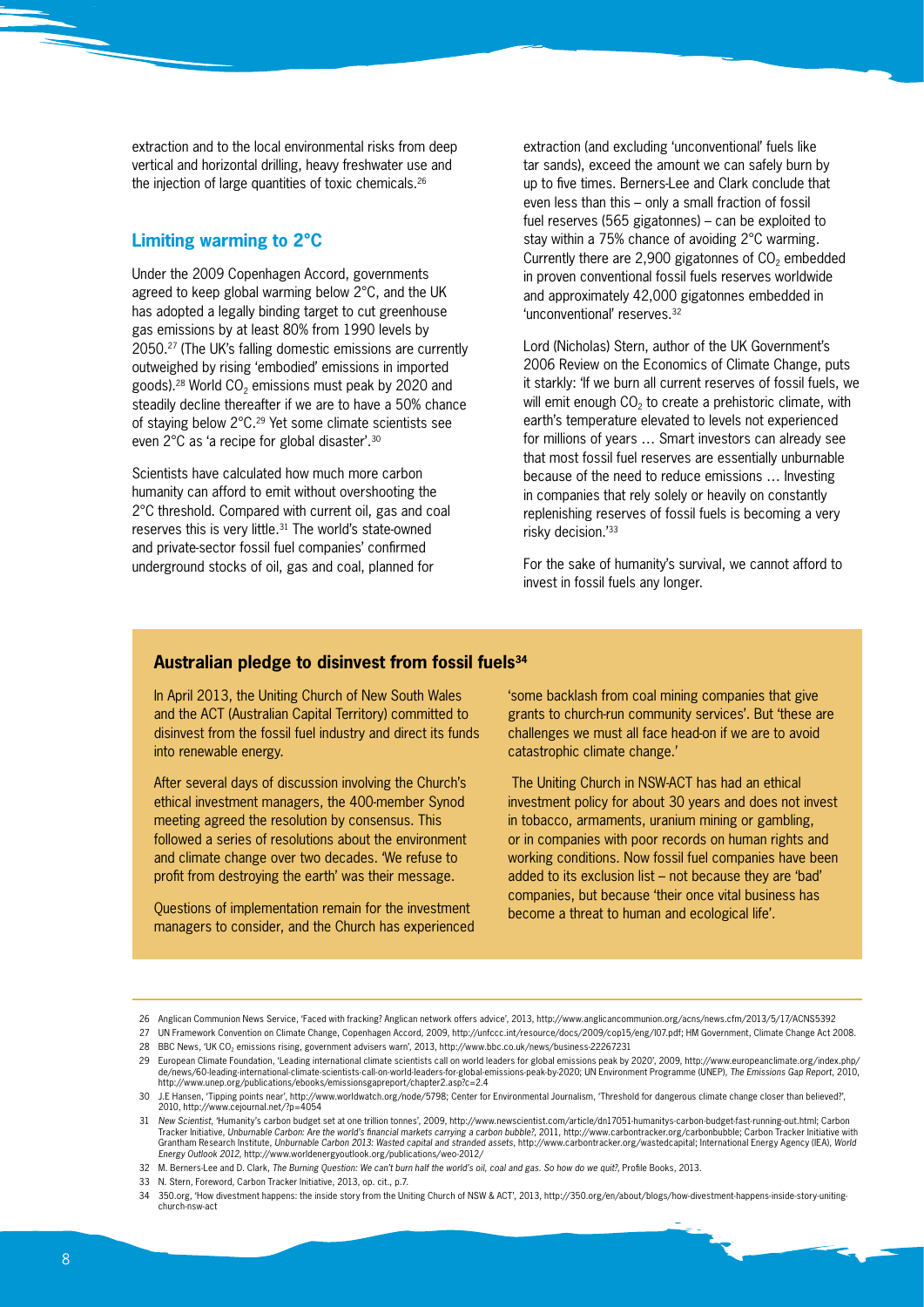### The financial case for disinvestment

### **Fossil fuels: stranded assets, poor performance and mounting risk**

Investors have been used to thinking of oil, gas and coal as safe investments, but this can no longer be the case. Publicly listed fossil fuel companies, with reserves valued in the trillions of dollars on the world's stock markets, will have to leave most of their assets in the ground if we are to keep climate change below 2°C. Fossil fuel companies are hugely overvalued. Their shareholders risk being left with stranded assets – worthless fuel stocks that regulation will prevent from being burned or can only be consumed at unimaginable cost to us all. Either result will be a disaster for investments and pension funds.<sup>35</sup>

Recent analyses have found that investor portfolios already perform better in the absence of oil, gas and coal. According to one study, 'removing the fossil fuel sector in its entirety and replacing it with "fossil free" portfolios of energy efficiency, renewable energy, and other alternative energy stocks' would raise average annual portfolio returns over the past five years from 1.8% to 2.3%.36

Risks and costs incurred by fossil fuel companies are rising, while profitability is falling or dependent on high prices. The 2010 Deepwater Horizon disaster may eventually cost British Petroleum (BP) and its partners \$65 billion.37 Development of the Canadian tar sands is very costly.38 By contrast, offshore wind is forecast to be cheaper than gas by 2023.<sup>39</sup> However, fossil fuel companies keep seeking to expand their reserves and to develop unconventional fuels such as highly carbonintensive tar sands, shale gas, deep coal, and Arctic and deepwater oil, which worsen the ratio of unburnable to burnable carbon.<sup>40</sup> 'Up to \$647bn in wasted capital is spent each year towards finding more reserves' in a misallocation of money that is now 'incompatible with climate security'.41 Economist reported to Mercules the conomist of the conomist and constrained by contract the conomistic map<br>
ince as The 2010 Dependent of the Canadian tar same stars of England Governor, Sir Mervyn King commenting the<br>
sep

The London Stock Exchange is heavily weighted towards fossil fuels, giving high exposure to financial risk. In 2012 investors, politicians and scientists wrote to the then Bank



of England Governor, Sir Mervyn King commenting that 'the depth and breadth of … [the UK's] collective financial exposure to high carbon, extractive and environmentally unsustainable investments could become a major problem ... [and be] another example of our capital markets fundamentally mispricing assets and, as a result, building up a systemic risk.' 42

The Economist reported in May 2013 that 'worries about mispricing are cropping up in the markets' and that HSBC had found that 'if lower demand led to lower oil and gas prices … the potential value at risk could rise to 40-60%' of market capitalisation (about 'S4 trillion').<sup>43</sup> According to Mercer's analysis, 'climate policy could contribute as

- 35 *Investment Magazine*, 'Climate change: a fiduciary duty to act', 2013, http://investmentmagazine.com.au/2013/07/climate-change-a-fiduciary-duty-to-act/
- 36 Impax Asset Management, ['Beyond fossil fuels: the investment case for fossil fuel divestment',](http://www.impaxam.com/media/178162/20130704_impax_white_paper_fossil_fuel_divestment_uk_final.pdf, p.5) 2013; MSCI ESG Research, ['Responding to the call for fossil-fuel free portfolios'](http://www.msci.com/resources/factsheets/MSCI%20ESG%20Research_FAQ%20on%20Fossil-Free%20Investing_June%202013.pdf), 2013; 350.org, ['Analysts: fossil fuel-free portfolios outperform investments that include carbon polluters'](http://gofossilfree.org/analysts-fossil-fuel-free-portfolios-outperform-investments-that-include-carbon-polluters/), 2013

37 Ceres, *Sustainable Extraction? An analysis of SEC disclosure by major oil & gas companies on climate risk & deepwater drilling risk*, 2012, http://www.ceres.org/resources/reports/ sustainable-extraction-an-analysis-of-sec-disclosure-by-major-oil-gas-companies-on-climate-risk-and-deepwater-drilling-risk

38 *Financial Post*, 'Oil sands mines face growing challenges as supply costs rise', 2013, http://business.financialpost.com/2013/05/28/oil-sands-mines-face-growing-challenges-assupply-costs-rise/? lsa=e4ef-6c80

39 Institute for Public Policy Research, 'How a decarbonisation target will lead to lower energy bills', 2013, http://m.ippr.org/articles/56/10422/how-a-decarbonisation-target-will-leadto-lower-energy-bills

40 See e.g. Platform, Greenpeace and FairPensions (ShareAction), *Out in the Cold: Investor risk in Shell's Arctic exploration*, 2012, http://www.shareaction.org/sites/default/files/ uploaded\_files/investorresources/ArcticFinalReport.pdf

41 Carbon Tracker Initiative, 2013, op. cit., pp.33, 36.

42 P. Abberley et al., Open letter to Sir Mervyn King, Chairman, Financial Policy Committee, 2012, http://www.climatechangecapital.com/media/256968/letter%20to%20bank%20 of%20england%20financial%20policy%20committee%20-%2019th%20january%202012%20-%20final.pdf, pp.1, 1-2.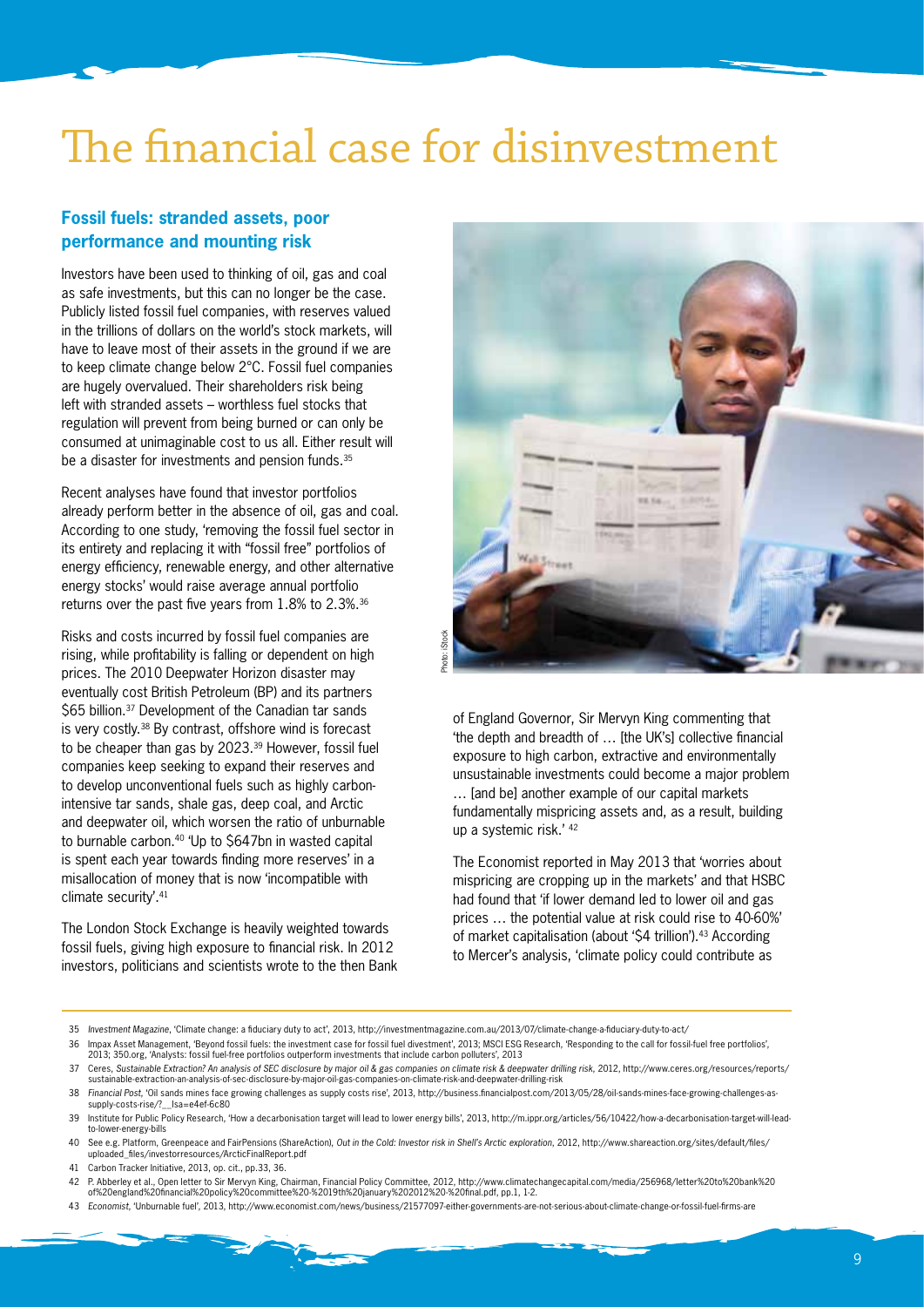much as 10% to overall portfolio risk, with the economic cost expected to amount to \$8 trillion by 2030'.44

The problem of stranded assets extends beyond fuel reserves to the UK's economic infrastructure and even to its higher education system. Investment in fossil fuel technologies, such as gas generation plants, commits us to their use and consequent pollution for decades to come, making it difficult to change course politically or economically. The building of new fossil fuel infrastructure should stop by 2017 to avoid locking us into catastrophic warming, says the formerly pro-fossil-fuel International Energy Agency.45 In addition, oil and mining companies spend lavishly on lobbying and on funding fuel and

### **Fiduciary duty46**

Institutional investors' fiduciary duty (their legal trust to their shareholders) extends beyond maximising short-term financial returns. As the UN Principles for Responsible Investment (UNPRI) point out, 'prudent pension funds have good reason to pursue cost-effective strategies to support climate change mitigation and adaptation'. The UN Environment Programme (UNEP) Freshfields Bruckhaus Deringer's report concluded that consideration of climate change risk in investment analysis is 'arguably required in all jurisdictions'.

Others agree: 'It is critical that trustees consider the impacts of climate change … on their investments … a failure to do so is likely to be a breach of their duties'; 'Fiduciaries are acting prudently when they consider the direct risks of a fossil-dependent portfolio and the likely resilience and collateral benefits of fossil-free investing.'

Churches and their investment boards also have a duty to ensure that investments do not compromise the ethical position of their institutions.

technology higher education and research in the UK and other countries.47 These factors add to the challenges involved in moving to a low-carbon trajectory and provide further reasons to disinvest from fossil fuels.

To those who believe that a major fall in the value of fossil fuel companies could never occur, ratings agency Standard & Poor's responds that 'oil firms could soon be facing credit downgrades … financial models that only rely on past performance and creditworthiness are an insufficient guide'.48 In Nicholas Stern's view, 'the market has either not thought hard enough about the issue or thinks that governments will not do very much – or somewhere between the two … Honesty and transparency require that this contradiction and its implied risk to the balance sheets of large companies – or to the planet, or both – be recognised and tackled.'49

### **Early movers and the positive alternatives**

The International Energy Agency's recent report<sup>50</sup> presents a scenario of four policies which would 'keep the door open to the 2°C target through to 2020 at no net economic cost.' These are specific energy efficiency measures, limiting the construction of coal fired power stations, minimising methane emissions from oil and gas production and accelerating the phase-out of subsidies to fossil fuel consumption.

Institutional investors are increasingly 'either divesting or electing not to invest' in climate-damaging sectors and companies.51 Norwegian pension fund and life insurer Storebrand has disinvested from coal and tar sands on financial grounds, and Pax World Management also excludes these sectors.<sup>52</sup> A number of equity managers now state such policy positions and a preference for clean and renewable technologies.53 Churches, banks, municipalities and educational institutions are among those committed to disinvest from fossil fuels. These include the Dutch bank Rabobank (shale gas and tar sands), more than 15 US city councils and mayors, and six US colleges and universities.<sup>54</sup>

<sup>44</sup> Cited in FairPensions (ShareAction), *Protecting Our Best Interests: Rediscovering fiduciary duty*, 2011, http://www.shareaction.org/sites/default/files/uploaded\_files/fidduty/ FPProtectingOurBestInterests.pdf, p.63.

<sup>45</sup> IEA, *World Energy Outlook 2011*, http://www.iea.org/Textbase/npsum/weo2011sum.pdf

<sup>46</sup> Sources: UNPRI[, 'Investor leadership on climate change: an analysis of the investment community's role on climate change, and a snapshot of recent investor activity',](http://www.unglobalcompact.org/docs/issues_doc/Environment/Investor_Leadership_on_Climate_Change_An_Analysis.pdf) 2009, p.10; UNEP Finance Initiative and Freshfields Bruckhaus Deringer, [A Legal Framework for the Integration of Environmental, Social and Governance Issues into Institutional Investment](http://www.unepfi.org/fileadmin/documents/freshfields_legal_resp_20051123.pdf), 2005,<br>p.13; Baker & Mackenzie, Pension and Sup

<sup>47</sup> Platform, New Economics Foundation and Corporate Watch, *Degrees of Capture: Universities, the oil industry and climate change*, 2003, http://www.carbonweb.org/documents/ DegreesofCapture.pdf

<sup>48</sup> Business Green, 'Standard & Poor's warns oil firms could soon be facing credit downgrades', 2013, http://www.businessgreen.com/bg/news/2251879/standard-poors-warns-oilfirms-could-soon-be-facing-credit-downgrades

<sup>49</sup> N. Stern in *Financial Times*, 'A profound contradiction at the heart of climate change policy', 2011, http://www.ft.com/cms/s/0/52f2709c-20f0-11e1-8a43-00144feabdc0. html#axzz2bByXliy7

<sup>50</sup> International Energy Agency, *Redrawing the energy-climate map*. June 2013. http://www.iea.org/publications/freepublications/publication/WEO\_RedrawingEnergyClimateMap.pdf 51 Global Investor Coalition on Climate Change (GICCC), [Global Investor Survey on Climate Change,](http://globalinvestorcoalition.org/wp-content/uploads/2013/08/2013%20Global%20Investor%20Survey%20Report%20Final.pdf) 2013, p.6.

<sup>52</sup> Blue & Green Tomorrow, 'Norwegian pension fund divests from "financially worthless" fossil fuel firms', 2013, http://blueandgreentomorrow.com/2013/07/05/norwegian-pensionfund-divests-from-financially-worthless-fossil-fuels/; GICCC, 2013, op. cit.

<sup>53</sup> GICCC, 2013, op. cit.

<sup>54</sup> 350.org, 'Analysts: fossil fuel-free portfolios outperform investments that include carbon polluters', 2013, ['How divestment happens: the inside story from the Uniting Church of](http://350.org/en/about/blogs/how-divestment-happens-inside-story-uniting-church-nsw-act%20)  [NSW & ACT',](http://350.org/en/about/blogs/how-divestment-happens-inside-story-uniting-church-nsw-act%20) 2013; Blue & Green Tomorrow, ['What fossil fuel divestment can learn from apartheid',](http://blueandgreentomorrow.com/features/what-fossil-fuel-divestment-can-learn-from-apartheid/) 2013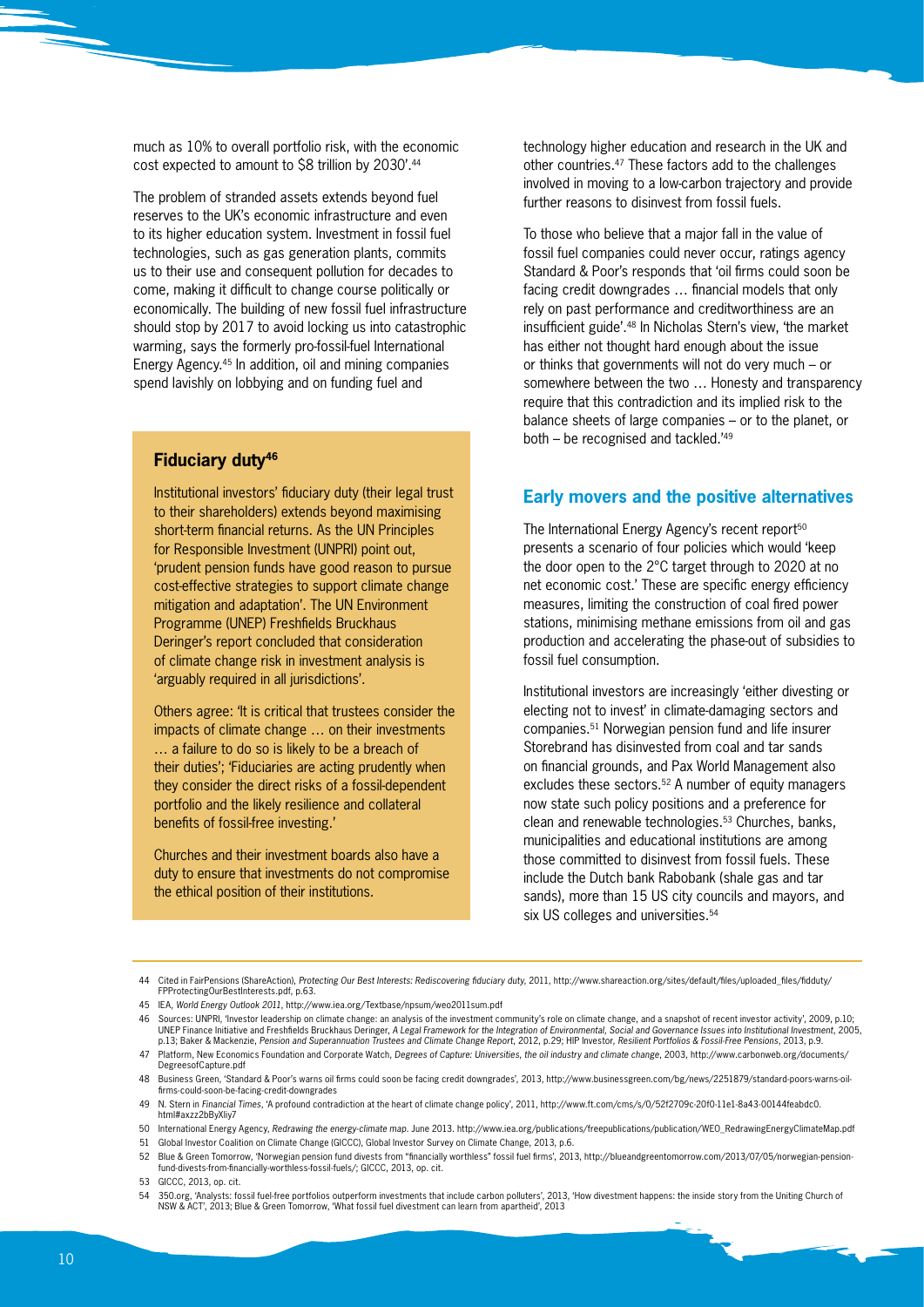Besides the decision to exclude climate-damaging investments, positive alternatives to fossil fuels are emerging. 'Investments in climate resilient infrastructure, from renewable energy to energy efficiency, typically involve high capital expenditure that creates secure and predictable long-term assets – very close to what pension funds and insurance investors are looking for.'55 Sectors receiving growing attention from investors include low-carbon wind, solar, geothermal, wave, tidal and hydro generation, waste to energy, integrated energy generation, and energy- and fuel-efficient transport, buildings and equipment.<sup>56</sup>

The Centre for Alternative Technology (CAT)'s report, Zero Carbon Britain, outlines how the UK could reduce energy demand by using efficient technology and making changes to the way we live. CAT describe the Green New Deal as a cornerstone of new economic thinking, and believe that it is possible for the UK to fully meet its energy needs from renewable energy sources with the largest contribution coming from offshore wind turbines, which could produce around half of the UK's energy.57

A reported \$244 billion in new investment went into renewable energy in 2012 (slightly down from 2011's record \$260 billion), and the sector is becoming increasingly mainstream.58 Other planet-friendly growth

### **First major US religious body votes to exclude fossil fuel companies<sup>59</sup>**

The United Church of Christ (UCC), representing over 1 million members across nearly 5,200 US congregations, has voted to disinvest from fossil fuel companies. The resolution 'took a year of internal negotiation to be approved with 72.5% of the vote'. UCC's target date for full disinvestment is June 2018, and its investment fund manager, United Church Funds, 'will create and promote investment vehicles without fossil fuel interests within 18 months'. UCC's main disinvestment proponent Rev Jim Antal believes that 'within five years we will hold no fossil fuel stocks'.

sectors include sustainable banking and community investment.<sup>60</sup>

A major reallocation of church funds away from fossil fuels and into climate-resilient sectors is increasingly both necessary and possible.



- 55 Climate Bonds Initiative, 'Mobilizing bond markets for the low carbon transition: an 8 point plan', 2012, http://climatebonds.net/wp-content/uploads/2013/02/ClimateBonds\_ Davos\_25Jan12.pdf, p.1.
- 56 GICCC, 2013, op. cit.; WWF, Carbon Tracker Initiative, SinCo and Trucost, *Navigating Muddy Waters: Securing investment returns under carbon and water constraints*, 2012, http:// www.wwf.org.za/media\_room/publications/?7260/securing-investment-return
- 57 Centre for Alternative Technology, *Zero Carbon Britain*, 2013, http://zerocarbonbritain.org/
- 58 Frankfurt School of Finance & Management, UNEP, Bloomberg New Energy Finance, *Global Trends in Renewable Energy Investment 2013*, http://www.unep.org/pdf/GTR-UNEP-FS-BNEF2.pdf
- 59 TheEnergyCollective.com, 'United Church of Christ puts its faith in fossil fuel divestment', 2013, http://theenergycollective.com/silviomarcacci/246011/united-church-christ-putsits-faith-fossil-fuel-divestment
- 60 Global Alliance for Banking on Values, http://www.gabv.org; Charities Aid Foundation, 'Corporate community investment', https://www.cafonline.org/giving-as-a-company/ developing-a-giving-strategy/corporate-community-investment.aspx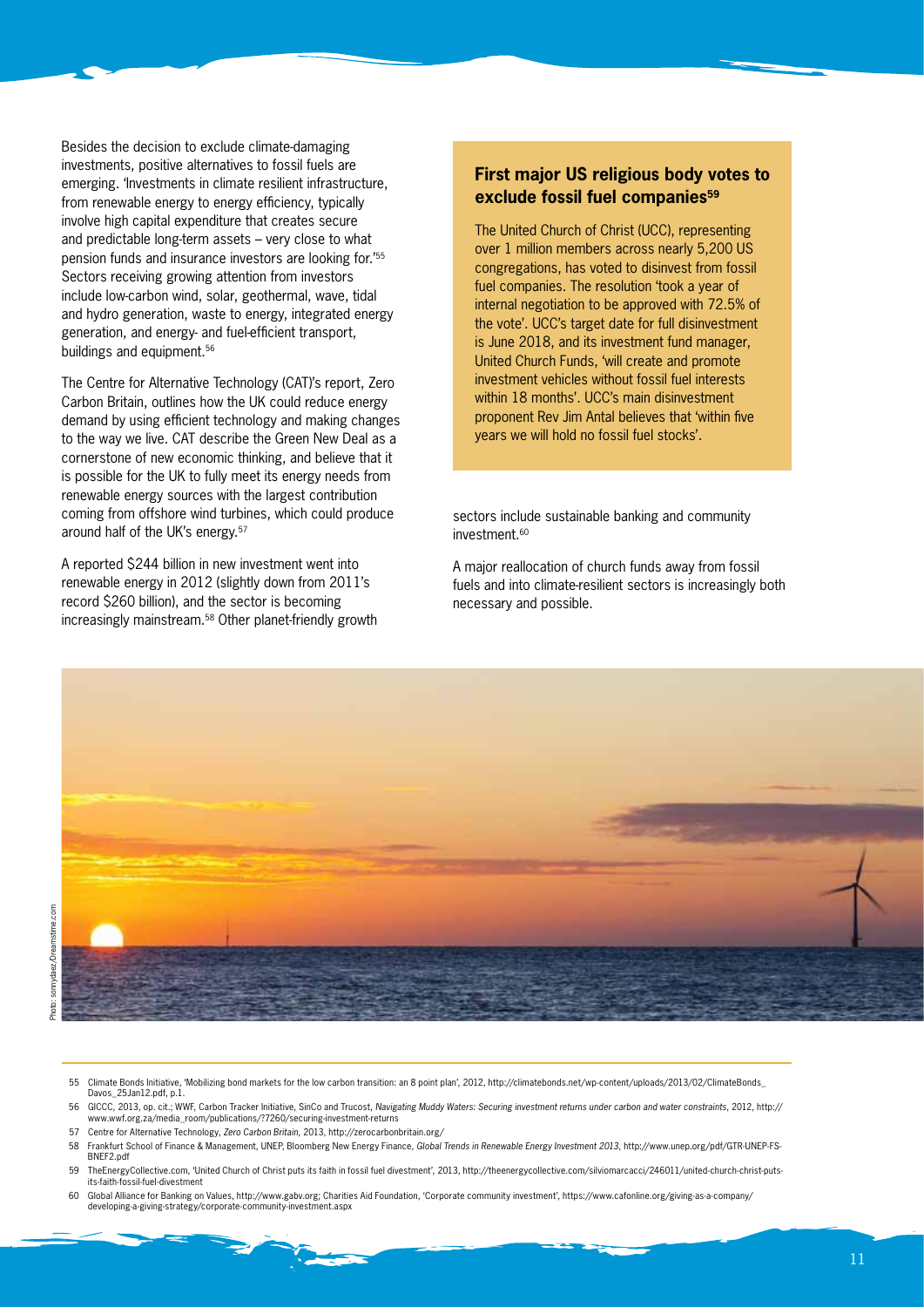# Alternatives to fossil fuel energy investments

'For churches seeking alternatives to fossil fuel companies new options are developing all the time. Recent examples include:'

- $\bullet$  Investment in specific renewable energy generation projects. This can be done directly or via organisations such as Abundance which list schemes seeking investors.
- $\bullet$  Purchasing shares in community renewable energy schemes. Commonly these are formed as Industrial Provident Societies or Community Interest Companies. There are now many examples of projects seeking investors across the UK. For example, Bath and West Community Energy which is developing solar and hydro schemes. http://bathcommunityenergy.co.uk/
- Investment in renewable energy companies such as Triodos Renewables, a public limited company investing in a range of sustainable energy projects. http://www.triodos.co.uk/en/ personalethicalinvestments/renewables/overview/

The investments shown here do not imply any sort of endorsement or recommendation. Full analysis should always be taken before proceeding.

### **Melbourne Unitarian Church announces fossil fuel disinvestment61**

The Melbourne Unitarian Church has become the second Australian Church to announce it will no longer invest in fossil fuel companies and that it will 'sell its shares in fossil fuel companies, and the banks that finance their projects, by the end of the year'. Church member Peter Castaldo who proposed disinvestment said: 'It's … about the risk associated with fossil fuels because we can see there's a lot of issues now with coal and that's an investment risk that we're coming towards now when we start having action on climate change ... I've heard of several other churches in discussion on the issue and … I look forward to hearing them start to take action.'



61 ABC News, 'Unitarian Church divests from fossil fuels', 2013, http://www.abc.net.au/environment/articles/2013/08/01/3816046.htm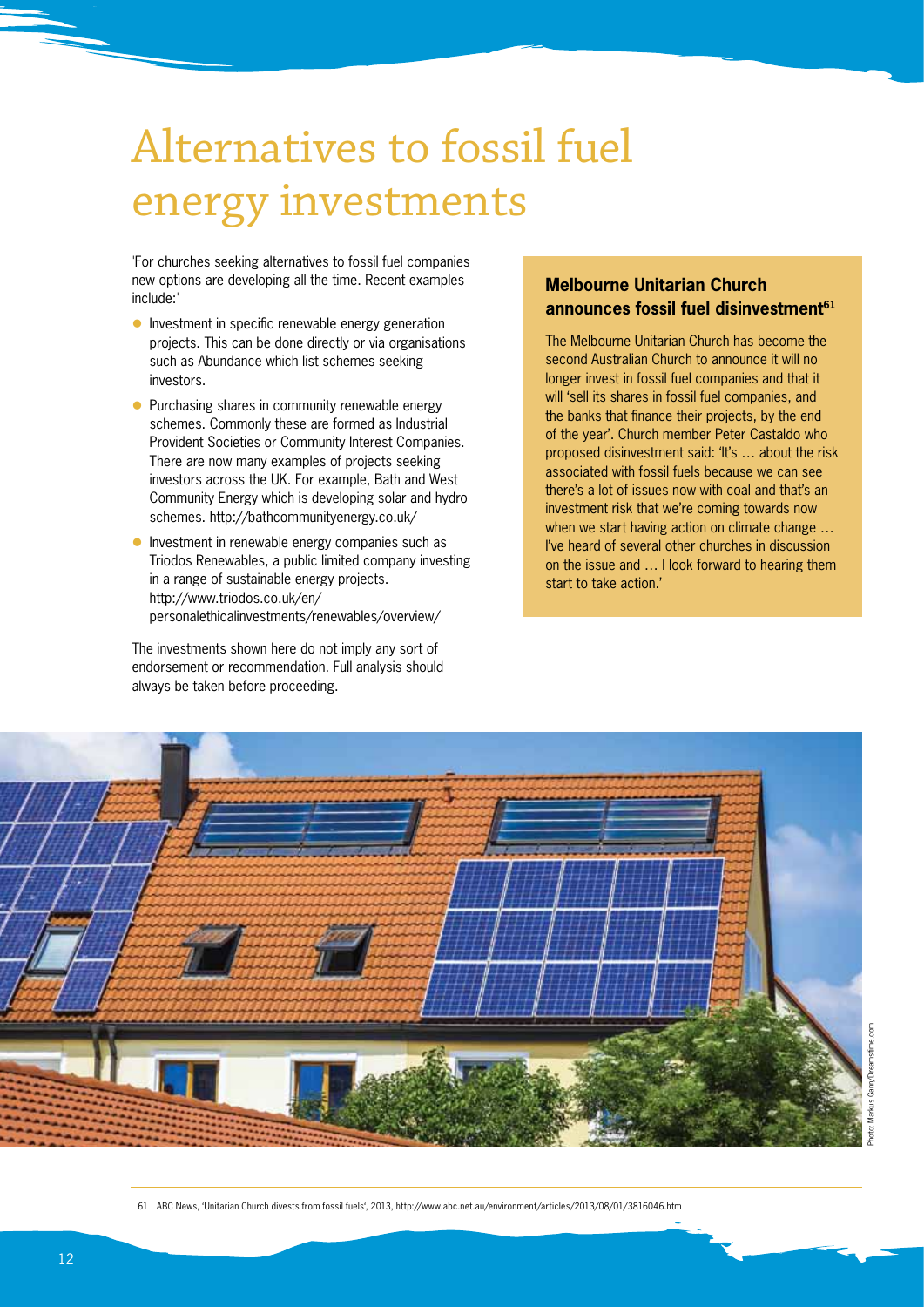## Conclusion

This report has demonstrated the strong and mutually reinforcing theological and moral, scientific and financial cases for the Churches to disinvest from fossil fuels in the face of rapidly advancing climate change. As we confront the gravest ever threat to humanity, and to the natural world on which we depend, the Churches have both the opportunity and duty to respond more deeply, rapidly and effectively than they have so far done.

Churches have already taken courageous steps. They have recognised the problem, critically examined their direct carbon footprint, spoken out prophetically, made principled commitments, and opened constructive dialogue with governments, the private sector, their own members, other faiths and wider civil society. But more is required. Each year's delay in reducing greenhouse gas emissions creates a steeper future reduction requirement, and there is no place for half-measures.

### *'But let justice roll on like a river, righteousness like a never-failing stream!'* **Amos 5:24**

The time has come for the Churches to connect up their long standing commitment to invest ethically with their recognition of the reality of climate change and its potentially devastating consequences. This means separating church finances as far as possible from participation in the fossil fuel economy, realigning them with the emerging low-carbon economy that is a condition of humanity's collective survival, and giving maximum impulse to the urgent changes needed to bring about a truly sustainable society.

### **We ask the Churches to join our call to:**

- $\bullet$  disinvest from companies involved in the extraction of fossil fuels
- $\bullet$  take a leading and influential role in the national debate on the ethics of investment in fossil fuels
- $\bullet$  support the development of clean alternatives to fossil fuels through their investment policies.



*'This report is timely and urgent. The UK's reliance on fossil fuels is not sustainable. Disinvestment is a crucial part of the struggle to refocus our economy. The churches must take Operation's Noah's call seriously if we are to combat the risk of catastrophic climate change.'* **Canon Giles Goddard**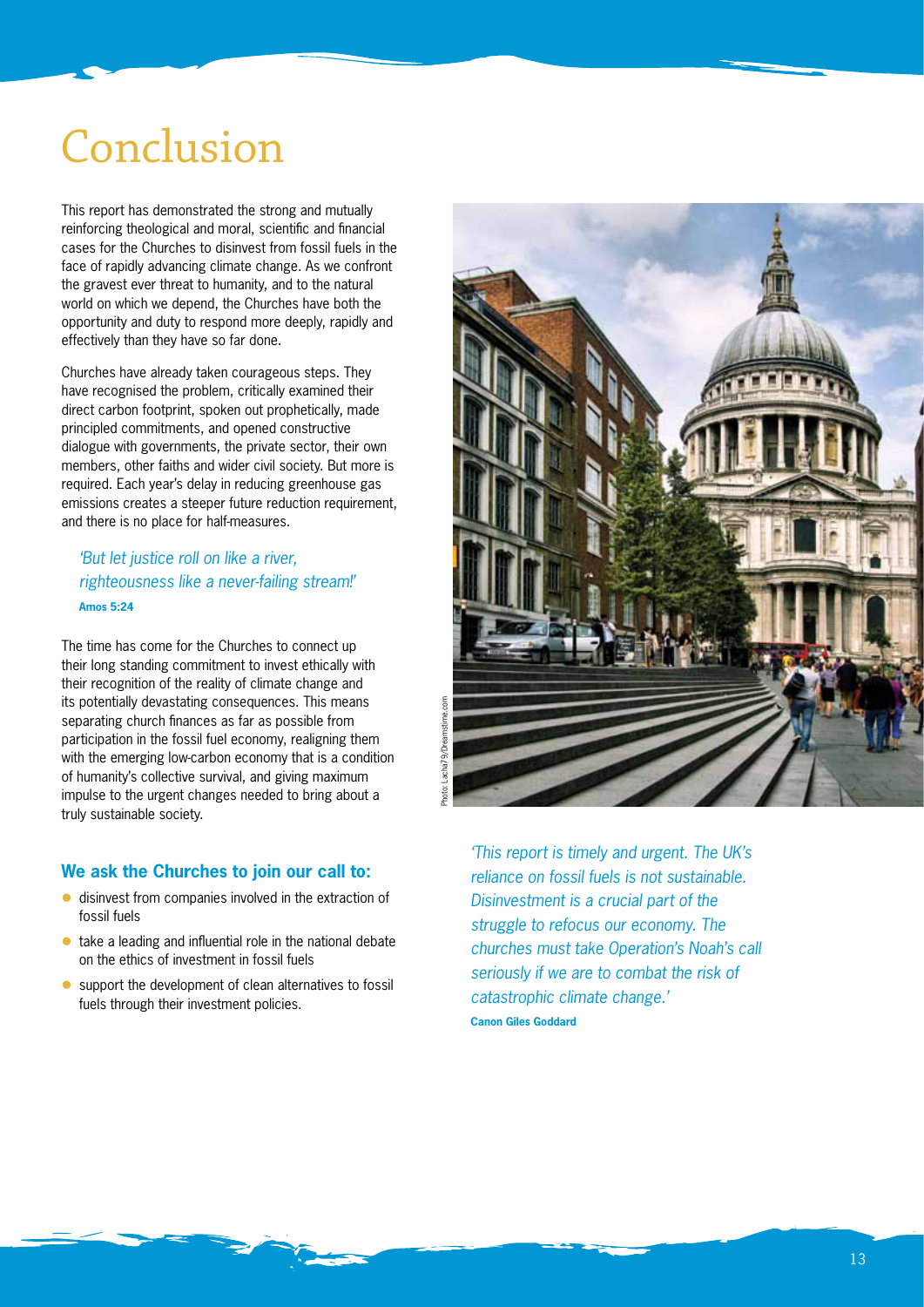## The Ash Wednesday Declaration

*This section provides a summary of the core content of the Ash Wednesday Declaration. The full version is available on the Operation Noah website.62*

### **Climate change and the purposes of God: a call to the Church**

What should our relationship be with God as both the origin and the end of all things? How do we balance our energy and material consumption with the needs of the poorest communities, and of future generations and other species? How do we sustain hope in the midst of fear and denial? How can we encourage global cooperation, challenge unsustainable economic systems and change our lifestyles?

These fundamental questions prompt this urgent call to the Church.

### **FIND JOY IN CREATION!** Psalm 104:24, 31

According to the witness of our Scriptures, everything that we have, life and the means of life, comes to us as gift. This is the ground of our worship.

#### **LISTEN!** Jeremiah 6:17

We must listen to the scientists warning us of approaching dangers, exercise discernment, and be wary of 'false prophets' representing the vested interests of the powerful.



### **The full Ash Wednesday Declaration was signed by:**

- The Most Revd and Rt Hon Rowan Williams
- **Cardinal Keith Patrick O'Brien**
- **.** Mrs Val Morrison, United Reformed Church
- **•** The Revd Lionel E Osborn, Methodist Church
- The Rt Revd David Arnott, Church of Scotland
- Revd Joel Edwards, Micah Challenge
- **Ellen Teague, Catholic Justice & Peace Group**
- The Most Revd Desmond Tutu
- The Rt Revd and Rt Hon Richard Chartres
- The Most Revd Kallistos, Metropolitan of Diokleia
- The Revd Jonathan Edwards, Baptist Union
- The Most Revd Barry Morgan

### **REPENT!** Mark 1:14-15

Continuing to pollute the atmosphere when we know the dangers, goes against what we know of God's ways and God's will. We are failing to love not only the earth, but our neighbours and ourselves, who are made in God's image.

### **TAKE RESPONSIBILITY!** Isaiah 24:4-5

Humans, made in God's image, have unique responsibility for the wellbeing of creation (Genesis 1:26, 2:15).

We must use our power wisely to promote the flourishing of future generations and the diversity of life on earth. This is the responsibility of every Church and every believer.

### **SEEK JUSTICE!** Psalm 72:2-4

God is just and requires justice in response from us.

### **LOVE OUR NEIGHBOURS!** Matthew 7:12

Christ teaches us to love all our neighbours, not just our own family and friends. This love extends to our grandchildren and future generations.

### **ACT WITH HOPE!** Romans 15:13

We are called to live and work with hope in response to God's gift, and in the light of God's future: the promised coming of Christ's reign over all.

62 'Climate change and the purposes of God: a call to the Church', 2012, http://www.operationnoah.org/ash-wednesday-declaration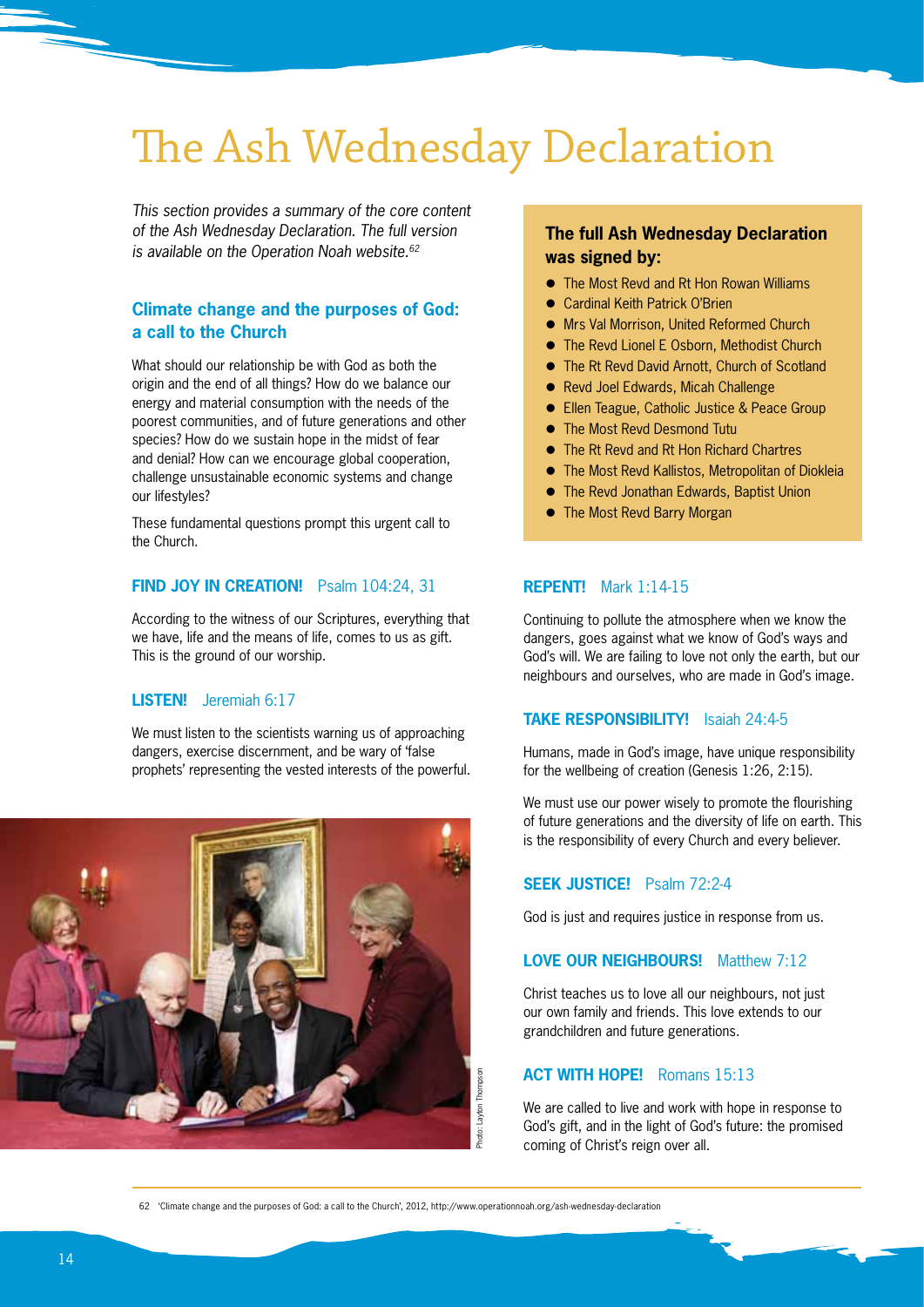### Recommended further information<sup>63</sup>

www.350.org – 'A global movement to solve the climate crisis'

K. Anderson, 'Real clothes for the emperor: facing the challenges of climate change', presentation at University of Bristol, 2012, http://www.bristol.ac.uk/cabot/ documents/anderson-transcript.pdf

Baker & Mackenzie, [Pension and Superannuation Trustees](http://www.bakermckenzie.com/files/Uploads/Documents/Superannuation%20Trustees%20and%20Climate%20Change%20Report%20-%20reduced%20file%20size.pdf)  [and Climate Change Report](http://www.bakermckenzie.com/files/Uploads/Documents/Superannuation%20Trustees%20and%20Climate%20Change%20Report%20-%20reduced%20file%20size.pdf), 2012

Baptist Union, Methodist Church and United Reformed Church, Hope in God's Future, 2009, http://www. jointpublicissues.org.uk/wp-content/uploads/2013/01/ higf-studyguide-100909.pdf

M. Berners-Lee and D. Clark, The Burning Question: We can't burn half the world's oil, coal and gas. So how do we quit?, Profile Books, 2013.

Carbon Tracker Initiative, Unburnable Carbon: Are the world's financial markets carrying a carbon bubble?, 2011, http://www.carbontracker.org/carbonbubble

Carbon Tracker Initiative with Grantham Research Institute on Climate Change and the Environment, Unburnable Carbon 2013: Wasted capital and stranded assets, http:// www.carbontracker.org/wastedcapital.

Church of England, [Church and Earth 2009–2016: The](http://www.arcworld.org/downloads/christian-CofE-7YP.pdf)  [Church of England's seven year plan on climate change](http://www.arcworld.org/downloads/christian-CofE-7YP.pdf)  [and the environment](http://www.arcworld.org/downloads/christian-CofE-7YP.pdf)

Church of England, Shrinking the Footprint, http://www. churchofengland.org/about-us/our-buildings/shrinking-thefootprint.aspx

Climate Bonds Initiative, ['Mobilizing bond markets for the](http://climatebonds.net/wp-content/uploads/2013/02/ClimateBonds_Davos_25Jan12.pdf)  [low carbon transition: An 8 point plan',](http://climatebonds.net/wp-content/uploads/2013/02/ClimateBonds_Davos_25Jan12.pdf) 2012

Economist, 'Unburnable fuel', 2013, http://www. economist.com/news/business/21577097-eithergovernments-are-not-serious-about-climate-change-or-fossilfuel-firms-are

FairPensions (ShareAction), Protecting Our Best Interests: Rediscovering fiduciary duty, 2011, http://www.

shareaction.org/sites/default/files/uploaded\_files/fidduty/ FPProtectingOurBestInterests.pdf

www.greennewdealgroup.org – proposing a 'Green New Deal' to 'to tackle "triple crunch" of credit, oil price and climate crises'

HIP Investor, Resilient Portfolios & Fossil-Free Pensions, 2013, http://gofossilfree.org/files/2013/05/Resilient-Portfolios-and-Fossil-Free-Pensions.pdf

International Energy Agency (IEA), World Energy Outlook 2011,

http://www.iea.org/Textbase/npsum/weo2011sum. pdf, and World Energy Outlook 2012, http://www. worldenergyoutlook.org/publications/weo-2012/

International Energy Agency (IEA), Redrawing the energyclimate map June 2013. World Energy Outlook special report.

Investor Network on Climate Risk, http://www.ceres.org/ investor-network/incr

M. Lynas, Six Degrees: Our future on a hotter planet, Harper, 2008.

Revenue Watch Institute, 'Oil and mining companies on global stock exchanges', http://data.revenuewatch.org/ listings

N. Stern, [Review on the Economics of Climate Change,](http://webarchive.nationalarchives.gov.uk/20130129110402/http://www.hm-treasury.gov.uk/stern_review_report.htm)  [HM Treasury](http://webarchive.nationalarchives.gov.uk/20130129110402/http://www.hm-treasury.gov.uk/stern_review_report.htm), 2006,

Two Energy Futures, http://www.twoenergyfutures.org/

UNEP, [The Emissions Gap Report](http://www.unep.org/publications/ebooks/emissionsgapreport/chapter2.asp?c=2.4), 2010,

World Bank, [Turn Down the Heat: Why a 4 degree warmer](http://climatechange.worldbank.org/sites/default/files/Turn_Down_the_heat_Why_a_4_degree_centrigrade_warmer_world_must_be_avoided.pdf)  [world must be avoided, report by the Potsdam Institute](http://climatechange.worldbank.org/sites/default/files/Turn_Down_the_heat_Why_a_4_degree_centrigrade_warmer_world_must_be_avoided.pdf)  [for Climate Impact Research and Climate Analytics,](http://climatechange.worldbank.org/sites/default/files/Turn_Down_the_heat_Why_a_4_degree_centrigrade_warmer_world_must_be_avoided.pdf) 2012

World Development Movement, Carbon Capital: How the City bankrolls climate change, http://www.wdm.org.uk/ sites/default/files/Carbon\_Capital\_web.pdf

WWF, Positive Energy: How renewable electricity can transform the UK by 2030, 2011, http://assets.wwf.org. uk/downloads/positive\_energy\_final\_designed.pdf